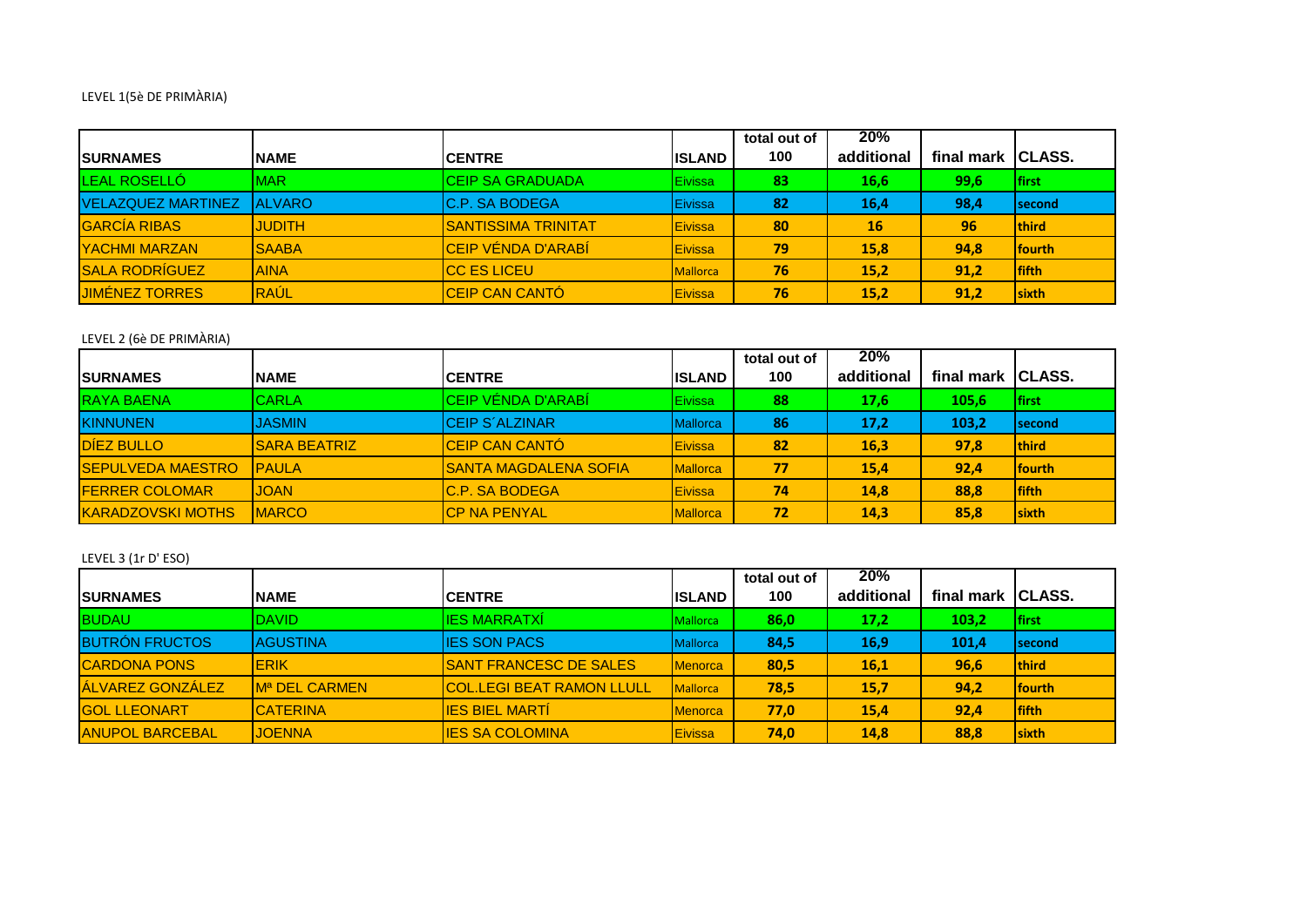# LEVEL 4 (2n D'ESO)

|                         |                        |                            |                 | total out of | 20%        |              |                |
|-------------------------|------------------------|----------------------------|-----------------|--------------|------------|--------------|----------------|
| <b>SURNAMES</b>         | <b>NAME</b>            | <b>ICENTRE</b>             | <b>IISLAND</b>  | 100          | additional | final mark   | <b>CLASS.</b>  |
| <b>IPERICAS CLADERA</b> | <b>FERRAN</b>          | <b>IES JOAN ALCOVER</b>    | <b>Mallorca</b> | 91.0         | 18,2       | 109.2        | <b>Ifirst</b>  |
| <b>FLAQUER MASSANET</b> | IELENA                 | <b>IIES RAMON LLULL</b>    | <b>Mallorca</b> | 86,0         | 17,2       | 103,2        | <b>Second</b>  |
| <b>BURGUERA COUCE</b>   | <b>IDEBRA</b>          | <b>IIES BENDINAT</b>       | <b>Mallorca</b> | 85,5         | 17,1       | <b>102,6</b> | <b>third</b>   |
| <b>MENTRASTI VADELL</b> | <b>IIGNASI ANTONIO</b> | <b>IES FELANITX</b>        | <b>Mallorca</b> | 83,0         | 16,6       | 99,6         | <b>Ifourth</b> |
| <b>PONS SANTAMARIA</b>  | <b>ICRISTINA</b>       | <b>IES CAN PEU BLANC</b>   | <b>Mallorca</b> | 81,5         | 16,3       | 97,8         | <b>lfifth</b>  |
| <b>SITGES PIRIS</b>     | <b>IMARTA</b>          | <b>COL·LEGI SANT JOSEP</b> | <b>Menorca</b>  | 80,0         | 16         | 96           | <b>Isixth</b>  |

#### LEVEL 5 (3r D' ESO)

|                                  |                 |                               |                 | total out of | 20%        |            |                |
|----------------------------------|-----------------|-------------------------------|-----------------|--------------|------------|------------|----------------|
| <b>SURNAMES</b>                  | <b>NAME</b>     | <b>ICENTRE</b>                | <b>IISLAND</b>  | 100          | additional | final mark | <b>ICLASS.</b> |
| <b>PIMENTEL LEÓN</b>             | JESSICA MARÍA   | <b>IES PORT D'ALCUDIA</b>     | <b>Mallorca</b> | 90,0         | 18         | 108        | <b>Ifirst</b>  |
| <b>VERISSIMO</b>                 | <b>TATIANA</b>  | <b>IES LA RIBERA</b>          | <b>Mallorca</b> | 89,0         | 17,8       | 106,8      | <b>Second</b>  |
| <b>ICASATI WEIDEMÜLLER PAULA</b> |                 | <b>IES QUARTÓ DE PORTMANY</b> | <b>IEivissa</b> | 86,0         | 17,2       | 103,2      | <b>Ithird</b>  |
| <b>FRENK LUNDAAHL</b>            | <b>IMELANIE</b> | <b>IES BINISSALEM</b>         | <b>Mallorca</b> | 83,0         | 16,6       | 99,6       | <b>fourth</b>  |
| <b>DIEGUEZ DE LA TORRE</b>       | <b>TATIANA</b>  | <b>IES RAMON LLULL</b>        | <b>Mallorca</b> | 74,0         | 14,8       | 88,8       | <b>Ififth</b>  |
| <b>MEANA ALVAREZ</b>             | <b>IMIGUEL</b>  | <b>IES S'ARENAL</b>           | <b>Mallorca</b> | 67,0         | 13,4       | 80,4       | <b>sixth</b>   |

## LEVEL 6 (4t D' ESO)

|                         |                     |                             |                 | total out of | 20%        |                    |                |
|-------------------------|---------------------|-----------------------------|-----------------|--------------|------------|--------------------|----------------|
| <b>ISURNAMES</b>        | <b>NAME</b>         | <b>ICENTRE</b>              | lisland         | 100          | additional | final mark ICLASS. |                |
| <b>CLAPES CABRER</b>    | <b>MARIA</b>        | <b>IES SA COLOMINA</b>      | Eivissa         | 86,0         | 17,2       | 103,2              | <b>Ifirst</b>  |
| <b>COSTA MARTORELL</b>  | <b>IMAR DEL MAR</b> | <b>IES JOAN ALCOVER</b>     | <b>Mallorca</b> | 85,0         | 17         | 102                | Isecond        |
| <b>PONS SEGUI</b>       | <b>IPAU</b>         | <b>ICOL·LEGI SANT JOSEP</b> | <b>Menorca</b>  | 84,0         | 16,8       | 100.8              | <b>Ithird</b>  |
| <b>CONTI GOST</b>       | <b>INICOLAU</b>     | <b>IES SANTA MARGALIDA</b>  | <b>Mallorca</b> | 82,0         | 16,4       | 98,4               | <b>Ifourth</b> |
| <b>POMAR GALOBARDAS</b> | <b>IEMILIA</b>      | <b>IES RAMON LLULL</b>      | <b>Mallorca</b> | 81,0         | 16,2       | 97,2               | <b>Ififth</b>  |
| <b>FREIRE BERROSPE</b>  | <b>IEIDER</b>       | <b>IES LA RIBERA</b>        | <b>Mallorca</b> | 79,0         | 15,8       | 94,8               | <u>lsixth</u>  |